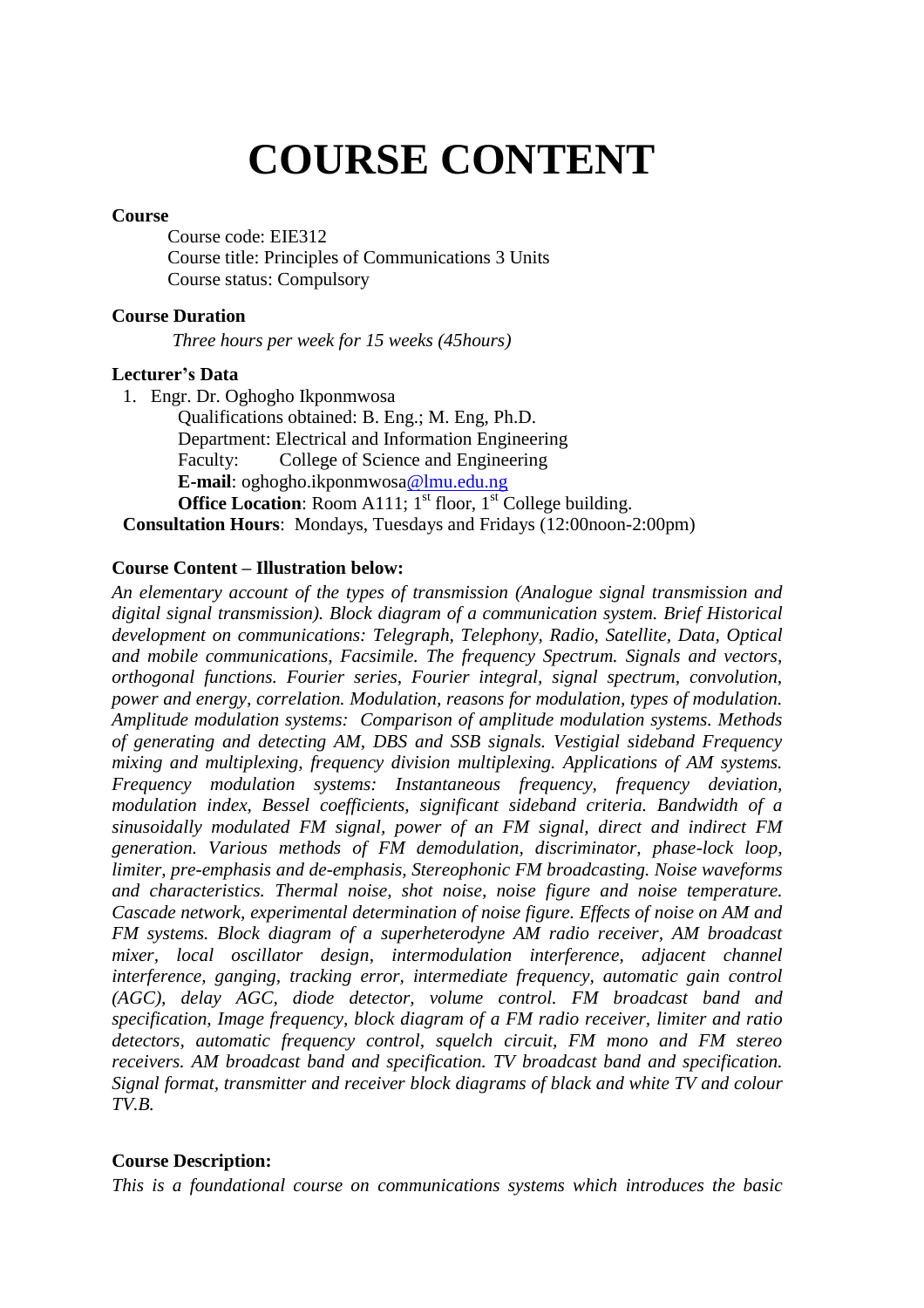*building blocks of communication systems and circuits and proceeds to equip the students with the necessary skills to analyse signals in such systems as well as solve simple real life problems. The course covers types of transmission (Analogue signal transmission and digital signal transmission) and different communication systems. A brief historical development on communications with reference to Telegraph, Telephony, Radio, Satellite, Data, Optical and mobile communications, Facsimile is covered. The frequency Spectrum, Signals and vectors, orthogonal functions, Fourier series, Fourier integral, signal spectrum, convolution, power and energy, correlation are taught to enable the students develop analytical skills for analysing telecommunications signals. Modulation, reasons for modulation, the various types of modulation and their applications are taught extensively. Amplitude modulation systems, comparison of amplitude modulation systems, methods of generating and detecting AM, DBS and SSB signal, vestigial sideband Frequency mixing and multiplexing, frequency division multiplexing and Applications of AM systems are covered. Frequency modulation systems are taught with respect to Instantaneous frequency, frequency deviation, modulation index, Bessel coefficients, significant sideband criteria, Bandwidth of a sinusoidally modulated FM signal, power of an FM signal, direct and indirect FM generation, various methods of FM demodulation, discriminator, phase-lock loop, limiter, pre-emphasis and de-emphasis and Stereophonic FM broadcasting. Noise waveforms and their characteristics Important concepts relating to noise such as Thermal noise, shot noise, noise figure and noise temperature, noise Cascade network, experimental determination of noise figure, Effects of noise on AM and FM systems are covered. Block diagram of a superheterodyne AM radio receiver, AM broadcast mixer, local oscillator design, intermodulation interference, adjacent channel interference, ganging, tracking error, intermediate frequency, automatic gain control (AGC), delay AGC, diode detector, volume control. FM broadcast band and specification, Image frequency, block diagram of a FM radio receiver, limiter and ratio detectors, automatic frequency control, squelch circuit, FM mono and FM stereo receivers are also taught. AM broadcast band and specification, TV broadcast band and specification are also introduced. Signal format, transmitter and receiver block diagrams of black and white TV and colour TV.B. are briefly introduced. The scope of discussion is limited to that specified in the course content above. Some areas not covered may however be given as assignment to students to explore.*

#### **Course Justification:**

*This course is a foundational course in understanding the principles of communication systems. A good understanding of this course will prepare the students for future practice as Engineers whether in Academics or in the Industry. It will give the students the basic knowledge and skills needed for understanding the operation of various communication systems with respect to how signals are transmitted and received. They will be able to describe the processes involved in sending different types of communication signals from a sender to a receiver. It will also equip the students with the basic knowledge and ability necessary to analyze and solve real life problems using Fourier series and transforms and other relevant theories by applying the necessary theorems and laws. This course affords our students the privilege to have the fundamental knowledge and theory which will enable them to be part of those who will*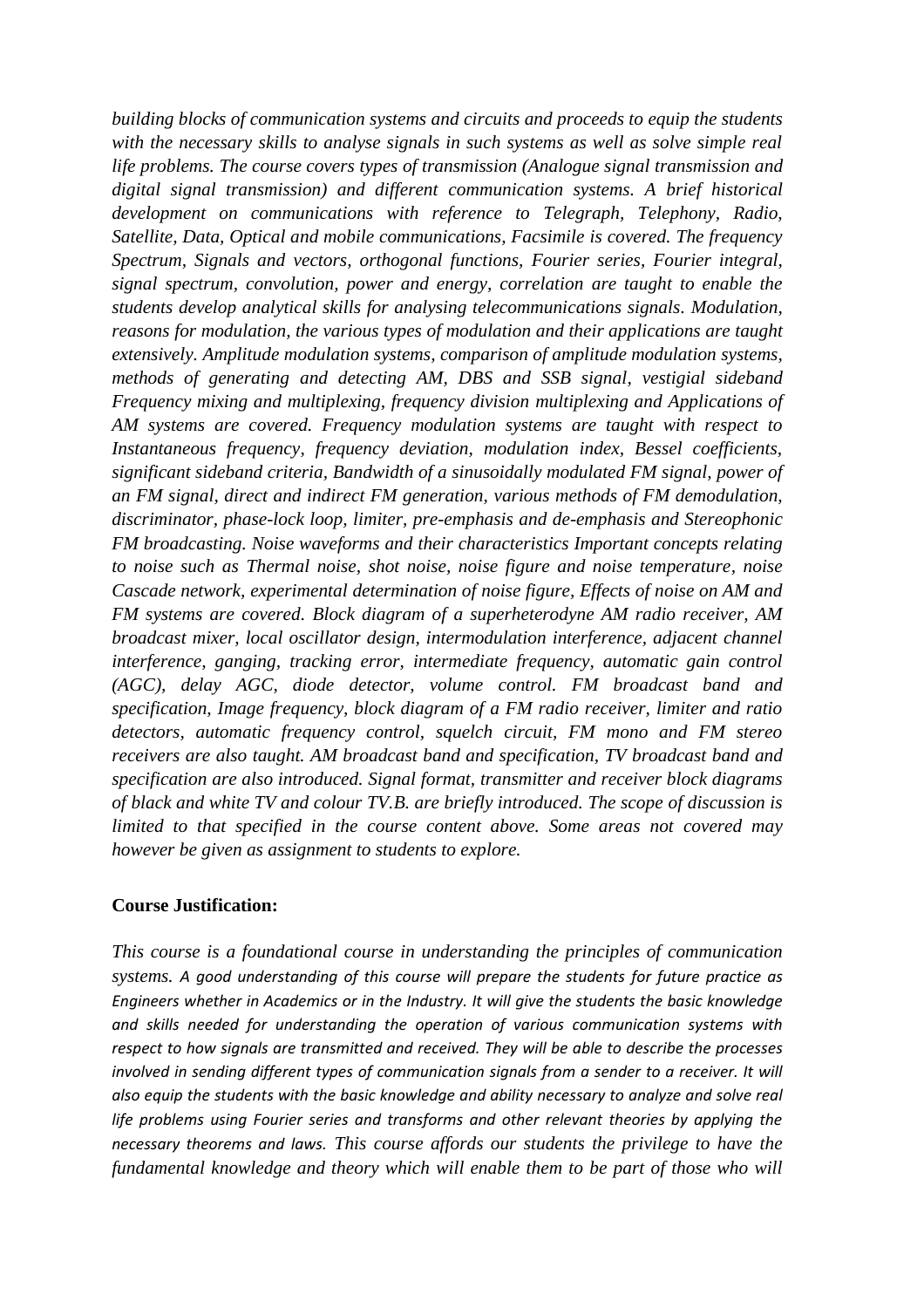*design, maintain and create the next generation of communication devices and systems for our world.* 

#### **Course objectives**

At the end of this course, students would be able to:

- (i) Develop a deeper and rigorous understanding of the fundamental Principles of Communication and give an historical development on communications.
- (ii) Give an elementary account of the types of transmission (Analogue signal transmission and digital signal transmission) and draw the block diagram of a communication system.
- (iii) Understand and discuss the entire range of the electromagnetic spectrum with respect to the various frequency bands.
- (iv) Understand and discuss the concept of Signals, vectors and orthogonal functions.
- (v) Understand and discuss the concept of signal analyses using Fourier series, Fourier integrals, convolution theory, power and energy theory, correlation theory.
- (vi)Develop a deeper and rigorous understanding of Modulation, reasons for modulation and types of modulation.
- (vii)Understand and discuss the concept of Amplitude modulation (AM) and the various AM systems being used in Radio frequency transmission.
- (viii) Understand and discuss the concept of Frequency modulation with respect to Instantaneous frequency, frequency deviation, modulation index, Bessel coefficients, significant sideband criteria, Bandwidth of a sinusoidally modulated FM signal, power of an FM signal, direct and indirect FM generation, Various methods of FM demodulation, discriminator, phase-lock loop, limiter, preemphasis and de-emphasis, Stereophonic FM broadcasting etc.
- (ix) Understand and discuss the concept of Noise waveforms and their characteristics.
- (x) Understand and discuss the principle of operation of the superheterodyne receiver and all the associated terms.
- (xi) Understand and discuss the concept of FM broadcast band and specification, automatic frequency control, squelch circuit, FM mono and FM stereo receivers.
- (xii)Understand and discuss the concept of AM and TV broadcast band and specification.

#### **Course Requirement – Illustration below:**

*To derive maximum benefits from the course and for fast grasping of many of the principles of communications, the course requires that the students be familiar with basic circuit theorems and characteristics of basic electronic components like diodes, transistors, resistors and capacitors. The students should also have a good knowledge of basic mathematics and physics. However, the course is structured to accommodate to*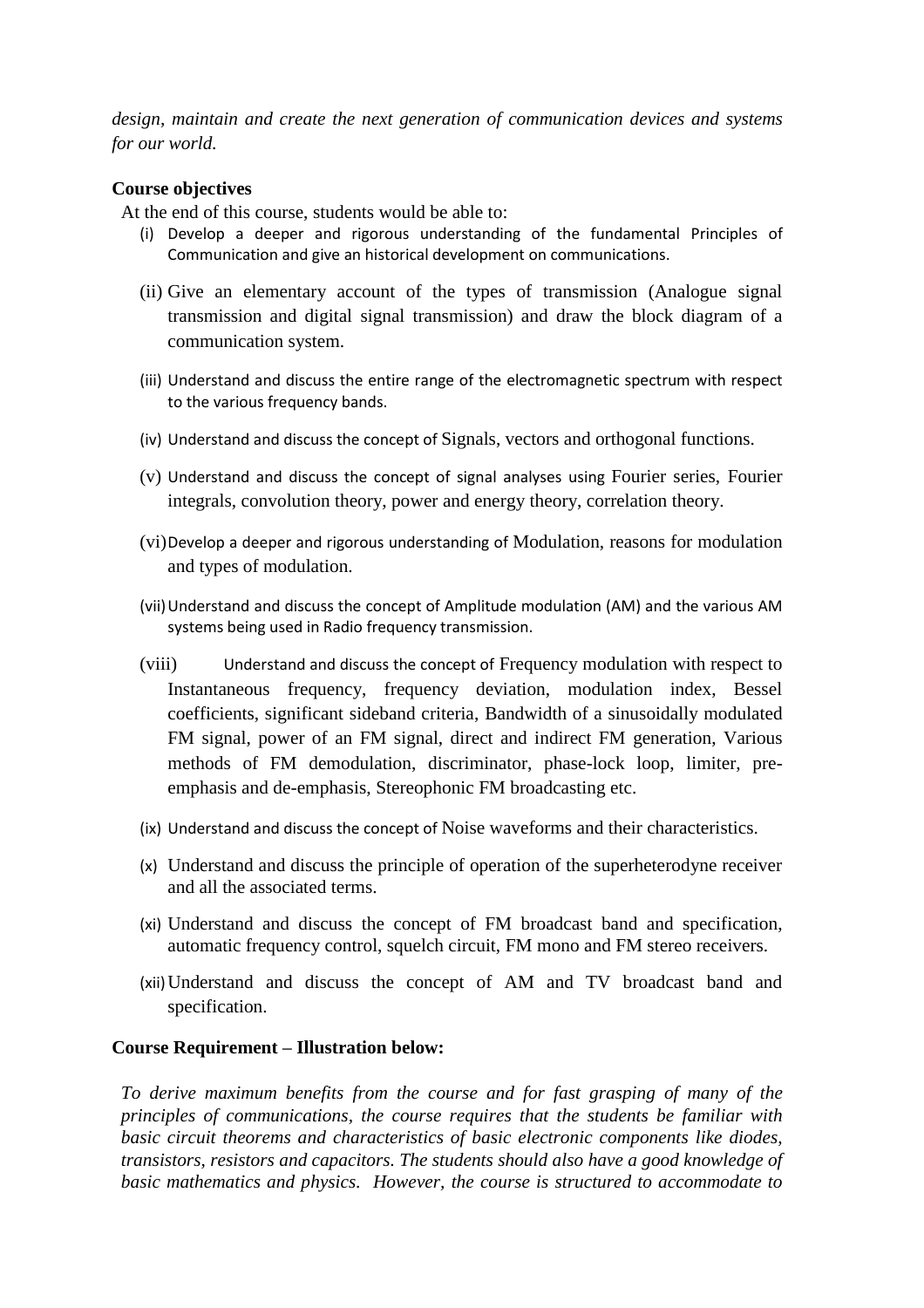*some extent, students that do not fall into this category since some of these basics will be introduced. A good knowledge and understanding of the course requires that students carry out some laboratory practical. This is done in another practical course compulsory for all 300Level students in the department. The method of grading is shown in Table1. .*

| S/N | Grading                  | Score $(\%)$ |
|-----|--------------------------|--------------|
|     | $1st$ Test               |              |
| 2.  | $2nd$ Test               |              |
|     | 3 <sup>rd</sup> Test     | 10           |
|     | Assignment               |              |
| 5.  | <b>Final Examination</b> |              |
|     | <b>Total</b>             | 100          |

**Table1: Method of Grading-**

# **Course Delivery Strategies – Illustration below:**

- 1. Lecture delivery with explanations using lecture notes, real life examples, diagrams and graphs.
- 2. The use of the University's Intranet e-platform for quizzes, assignments, group discussions, etc.
- 3. Giving off net assignments and classwork.
- 4. Uploading the lecture materials on the e-learning platform.
- 5. Giving online assignments.
- 6. Having practical discussion sections at the end of the lecture.

# **LECTURE CONTENT**

For this section, the topic of each week, objectives, description, study question and other information are presented.

1. **Week 1:** Introduction to Principles of Communication and historical development on communications.

#### **Objectives**

The students at the end of the lectures for the week should be able to:

- (i) Define and discuss the terms Communications and Telecommunications and differentiate between them.
- (ii) Give a brief history of communications with specific focus on technology, the inventors and the numerous systems that have evolved into today's telecommunications systems.

# **Description**

First hour: Introduction of basic concepts and principles of communications. Brief Historical development on communications with respect to Telegraph, Telephony, Second hour: Radio, Satellite, Data, Optical and mobile communications, , Third hour: Facsimile, Discussion and questions.

# **Study Question:**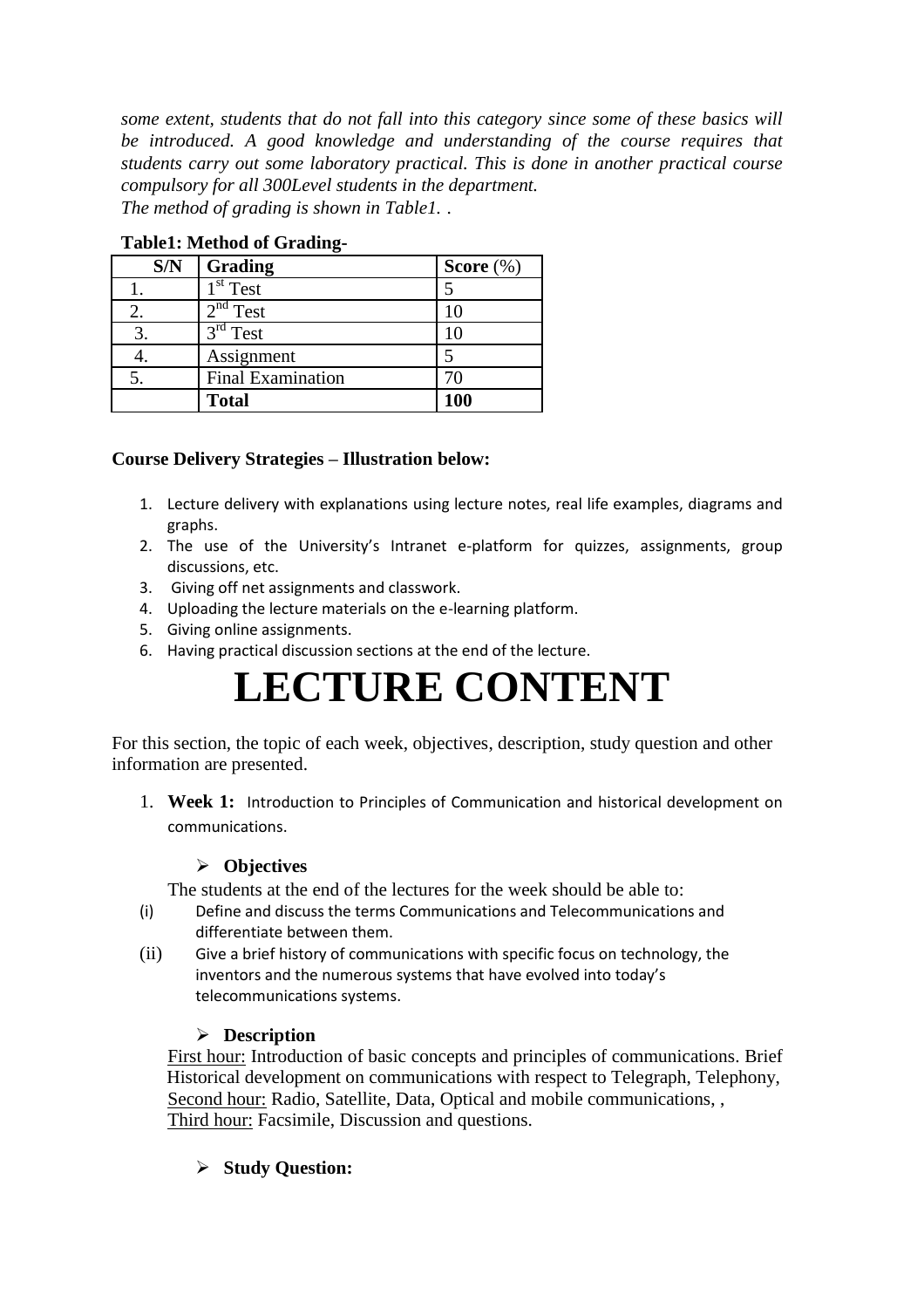- 1. What is Communication?
- 2. Draw a block diagram of a telecommunication system
- 3. List the various telecommunications systems that have been used so far to convey information from a sender to a receiver..
- 4. List the fundamental differences between the telephone and the telegraph.

#### **Reading List - Books and materials students can read. Illustration below:**

- 1. Anokh. Singh and A. K. Chhabra. Principles of Communication.
- 2. Rodger E. Ziemer and William H. Tranter. Communications Principles: Systems, Modulation and Noise by.
- 3. Dr. J.S Chitode (2009) Principles of Communication by, Technical Publications,. ISBN8184316615, 9788184316612
- 4. Taub Principles of Communication Systems, (2008), McGraw-Hill Education (India) Pvt Limited. ISBN 0070648115, 9780070648111
	- **Week 2:** Analogue and Digital signal transmission and Frequency Spectrum

#### **Objectives**

- At the end of the week, the students should be able to:
- 1. Define and discuss analogue and digital signals.
- 2. Define and discuss analogue and digital signal transmission.
- 3. Define the electromagnetic frequency spectrum.
- 4. List the various frequency bands in the electromagnetic spectrum.

#### **Description**

First hour: An elementary account of the types of transmission. What are Analogue and digital signals? Analogue signal transmission and digital signal transmission and their examples.

Second hour: The electromagnetic frequency spectrum, Frequency bands, range of wavelength and their areas of use.

Third hour: Discussion and questions.

#### **Study Question:**

- 1. Define and discuss analogue and digital signals.
- 2. Define and discuss analogue and digital signal transmission
- 3. Define electromagnetic spectrum?
- 4. List the various frequency bands that make up the electromagnetic spectrum.
- 5. State the uses of the frequency bands you have listed in Question 4 above.

#### **Reading List - Books and materials students can read. Illustration below:**

- 1. Anokh. Singh and A. K. Chhabra. Principles of Communication.
- 2. Rodger E. Ziemer and William H. Tranter. Communications Principles: Systems, Modulation and Noise by.
- 3. Dr. J.S Chitode (2009) Principles of Communication by, Technical Publications,. ISBN8184316615, 9788184316612
- 4. Taub Principles of Communication Systems, (2008), McGraw-Hill Education (India) Pvt Limited. ISBN 0070648115, 9780070648111
	- **Week 3:** Signals Analysis, Vectors and Orthogonal functions

#### **Objectives**

- At the end of the week, the students should be able to:
- 1. Understand and discuss the concept of signals.
- 2. Represent a square wave signal by an approximate sinusoidal signal.
- 3. Understand and discuss the concept of vectors and orthogonal functions and how they relate to signals.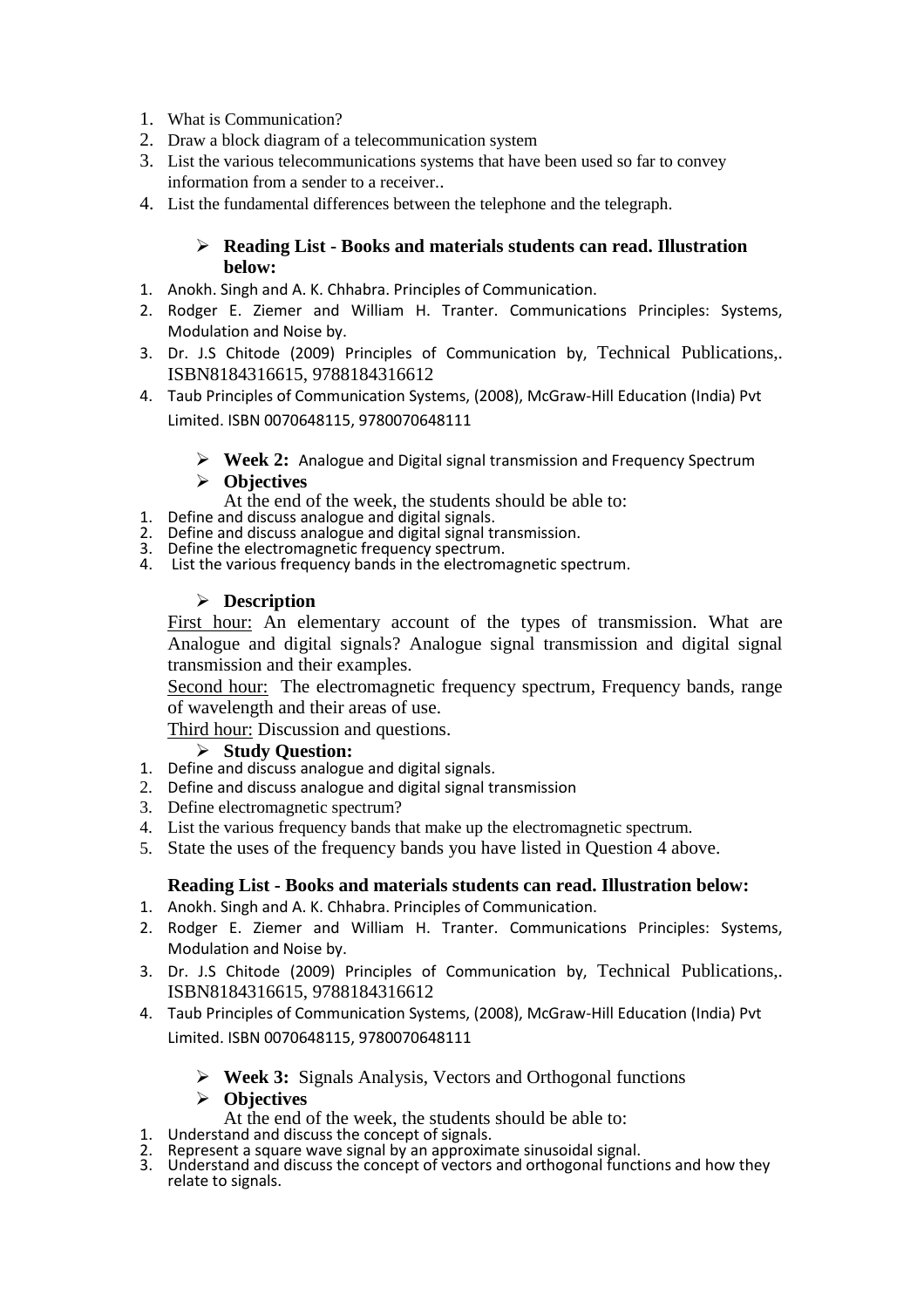- 4. Evaluate Mean square errors in signal functions.
- 5. List different series used to analyse and represent signals.

#### **Description**

First hour: Signals and signal representation. Representing a square wave signal by an approximate sinusoidal signal.

Second hour: Vectors and Orthogonal functions, Mean square errors in signal functions.

Third hour: Discussion and questions

# **Study Question:**

- 1. What is a signal?
- 2. With the aid of relevant diagrams describe how a square wave can be approximated using a sinusoidal function.
- 3. Briefly discuss the concept of Orthogonality as it relates to signals.
- 4. Show that the functions *Sin nwt and Cos mwt* are orthogonal over the interval

 $t_0$ ;  $t_0 + \frac{2}{u}$ W where m and n are any intergers?

5. Given a function  $f(t)$  defined as

 $f(t) = \begin{cases} 1 (0 < t < \pi) \\ -1 (0 < t < \pi) \end{cases}$  $\left[ \frac{1(0< t < n)}{-1(\pi < t < 2\pi)} \right]$ 

If  $f(t)$  is to be approximated by another function g(t) over the period (0 to  $2\pi$ ), so that

 $f(t) = C g(t)$ . Calculate the optimum value "C" to minimise the mean square error in the approximation.

#### **Reading List - Books and materials students can read. Illustration below:**

- 1. Anokh. Singh and A. K. Chhabra. Principles of Communication.
- 2. Rodger E. Ziemer and William H. Tranter. Communications Principles: Systems, Modulation and Noise by.
- 3. Dr. J.S Chitode (2009) Principles of Communication by, Technical Publications,. ISBN8184316615, 9788184316612
- 4. Taub Principles of Communication Systems, (2008), McGraw-Hill Education (India) Pvt Limited. ISBN 0070648115, 9780070648111
	- **Week 4:** Signal Analysis

#### **Objectives**

At the end of the week, the students should be able to:

- 1. Understand and discuss the concept of Fourier series, Fourier integral, signal spectrum, convolution, power and energy, correlation as they relate to signals.
- 2. Use Fourier and other related series to represent real and complex signals.
- 3. Identify different harmonic components in a signal that has been represented by a given series.
- 4. Calculate the power and energy of a signal spectrum.

#### **Description**

First hour: Fourier series, Fourier integral,

Second hour: signal spectrum, convolution.

Third hour: Power and energy and correlation. Questions and discussion **Study Question:** 

- 1. List the properties of the Fourier transform.
- 2. State and discuss Parseval's Theorem.
- 3. Represent the output of a full wave rectifier shown in the figure below in terms of exponential Fourier series.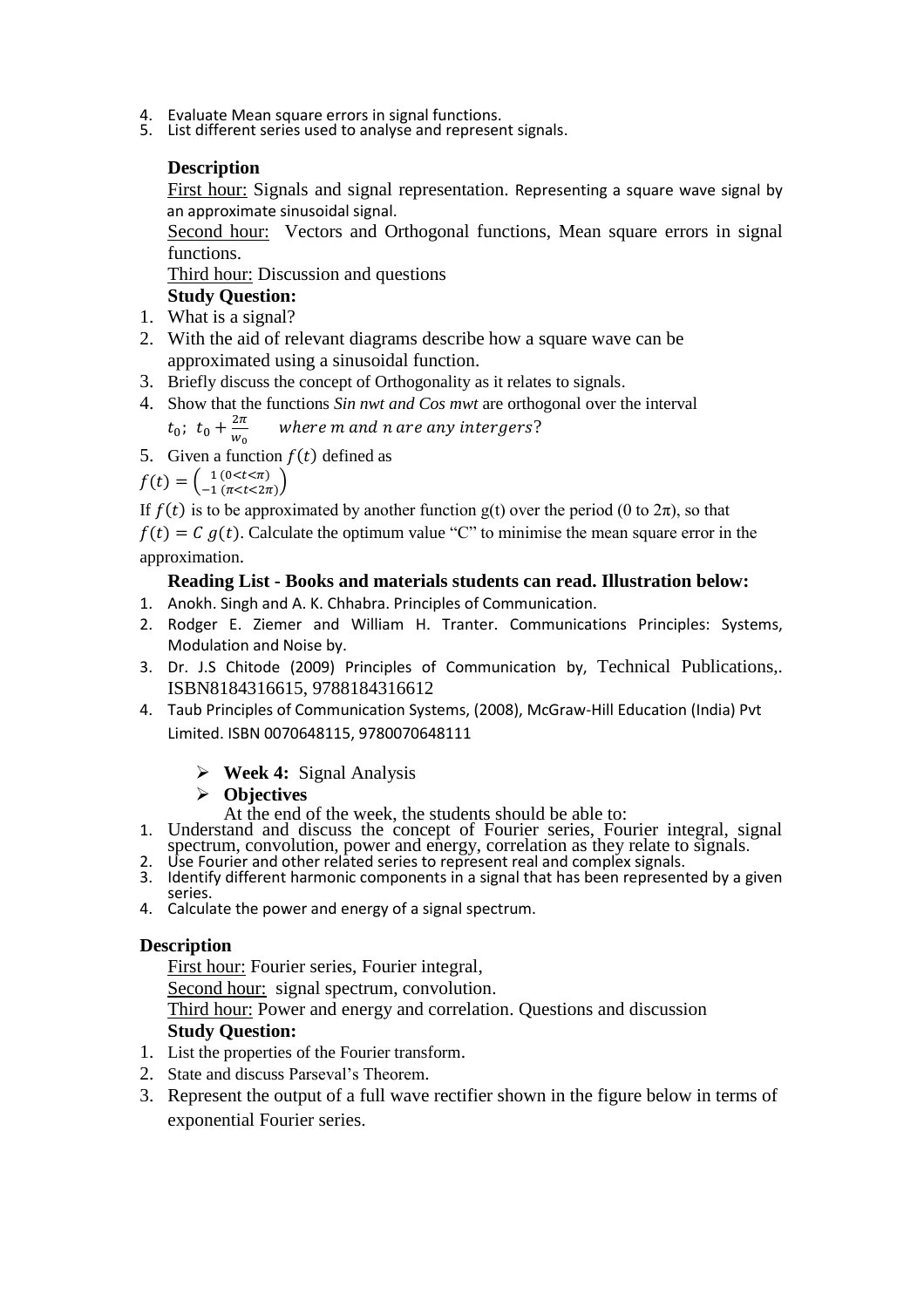

Fig Q3. Waveform of the full wave Rectifier Output.

- 4. What is a signal spectrum?
- 5. A train of rectangular pulses making excursions from 0 to 10 Volts has duration of 50ms and are separated by intervals of 500ms. Assuming that the centre of a pulse is located at pulse period  $t=0$ ,
	- (i) Write the exponential Fourier series for the pulse train.
	- (ii) Find the spectral amplitude as a function of frequency. Include three spectral components on each side of f=0.
	- (iii) How is the spectrum affected if pulse period t is reduced to 250ms.
- 6. Determine the values of the constants C1, C2, …….C7 in the approximated waveform of the figure below. Also calculate the mean square error.



Fig Q6

# **Reading List - Books and materials students can read. Illustration below:**

- 1. Anokh. Singh and A. K. Chhabra. Principles of Communication.
- 2. Rodger E. Ziemer and William H. Tranter. Communications Principles: Systems, Modulation and Noise by.
- 3. Dr. J.S Chitode (2009) Principles of Communication by, Technical Publications,. ISBN8184316615, 9788184316612
- 4. Taub Principles of Communication Systems, (2008), McGraw-Hill Education (India) Pvt Limited. ISBN 0070648115, 9780070648111
	- **Week 5:** Modulation

# **Objectives**

- At the end of the week, the students should be able to:
- 1. Understand and discuss modulation.
- 2. List and discuss reasons for modulation.
- 3. List and write short notes on types of modulation.

# **Description**

First hour: Definition and illustration of modulation. Second hour: Reasons for modulation and types of modulation Third hour: Discussion and questions. **Study Question:** 

- 1. What is modulation?
- 2. List and discuss the various reasons for modulation.
- 3. List and write short notes on the various types of modulation you know. **Reading List - Books and materials students can read. Illustration below:**
- 1. Anokh. Singh and A. K. Chhabra. Principles of Communication.
- 2. Rodger E. Ziemer and William H. Tranter. Communications Principles: Systems, Modulation and Noise by.
- 3. Dr. J.S Chitode (2009) Principles of Communication by, Technical Publications,. ISBN8184316615, 9788184316612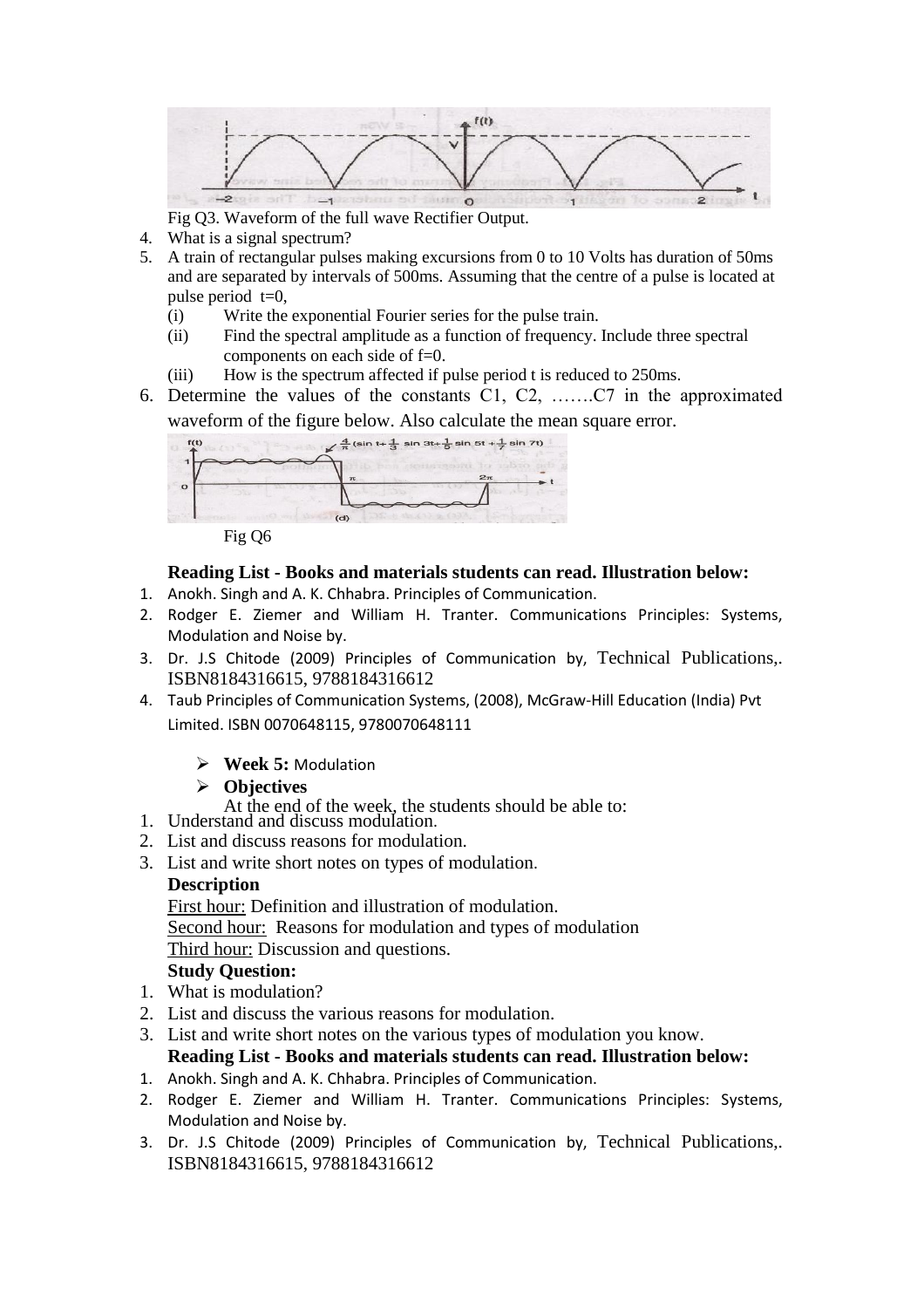- 4. Taub Principles of Communication Systems, (2008), McGraw-Hill Education (India) Pvt Limited. ISBN 0070648115, 9780070648111
	- **Week 6:** Amplitude Modulation.

# **Objectives**

- At the end of the week, the students should be able to:
- 1. Understand, define and discuss Amplitude modulation.
- 2. List and compare amplitude modulation systems.
- 3. Discuss the methods of generating and detecting AM, DBS SSB and vestigial sideband.

# 6. **Description**

First hour: Definition of Amplitude modulation. AM modulation process. Comparison of AM modulation systems.

Second hour: Methods of generating and detecting AM, DBS, SSB. Third hour: Vestigial sideband, Discussion and questions.

# **Study Question:**

- 1. In sufficient details, discuss the concept of Amplitude Modulation.
- 2. What are the advantages and disadvantages of suppressing the Carrier in an AM system.
- 3. A transmitter radiates 7kW without modulation and 10.125kW after modulation. Determine the depth of modulation.
- 4. List and compare amplitude modulation systems.
- 5. List and discuss the methods of generating and detecting AM.
- 6. What are the relative merits of high level modulation and low level modulation in AM transmission?
- 7. Assume the modulating signal and the carrier of an AM wave are represented by :

 $e_m = E_m$ Sinw<sub>m</sub>t and  $e_c = E_{cm}$ Sinw<sub>c</sub>t respectively where w<sub>m</sub> and w<sub>c</sub> are the signal and carrier angular velocities respectively.

- (i) Estimate the equation for the modulation signal.
- (ii) State the three important components in the equation.
- 8. A transmitter radiates 8.8kW without modulation and 10.125kW after modulation, determine the depth of modulation.

# **Reading List - Books and materials students can read. Illustration below:**

- 1. Anokh. Singh and A. K. Chhabra. Principles of Communication.
- 2. Rodger E. Ziemer and William H. Tranter. Communications Principles: Systems, Modulation and Noise by.
- 3. Dr. J.S Chitode (2009) Principles of Communication by, Technical Publications,. ISBN8184316615, 9788184316612
- 4. Taub Principles of Communication Systems, (2008), McGraw-Hill Education (India) Pvt Limited. ISBN 0070648115, 9780070648111
	- **Week 7:** Amplitude Modulation.

# **Objectives**

At the end of the week, the students should be able to:

- 1. Solve problems relating to AM.
- 2. Understand and discuss the concept of Frequency mixing and multiplexing, frequency division multiplexing.
- 3. List and discuss different modulation circuits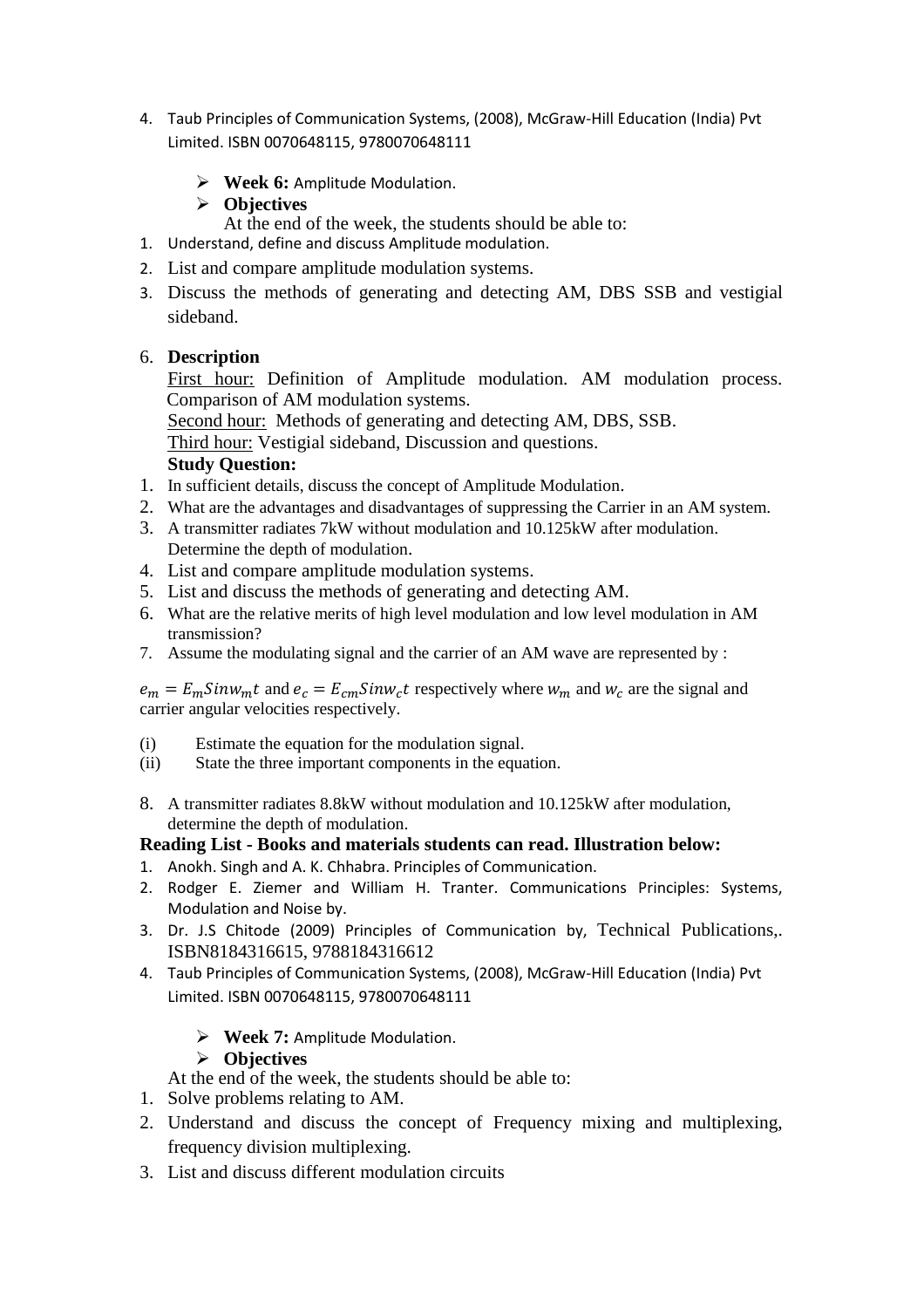4. List and discuss applications of AM systems.

# **Description**

First hour: Review of AM. Concept of frequency mixing and multiplexing.

Second hour: Frequency division in AM systems, Modulation circuits, Power in AM waves.

Third hour: List and discuss applications of AM systems. Discussion and questions.

#### **Study Question:**

- 1. Discuss the concept of frequency mixing and multiplexing and frequency division multiplexing in AM systems.
- 2. The anode dissipation of a class C power amplifier is 944 Watts when modulation depth is 60%, the efficiency of the power amplifier 50% while that of the modulator is 25%. Find.
- (i) Carrier power and modulator tube dissipation when modulation depth is 100%
- (ii) Audio frequency output and rating of the modulation value to effect 100% modulation.
- (iii) Overall efficiency at 60% modulation depth
- 3. List and write short notes on the following types of Amplitude modulation circuits:
	- (i) Non Linear modulation circuits (3mks)
	- (i) Linear modulation Circuits.
- 4. An AM radio transmitter gives a power output of 5 kW when modulated to a depth of 95%. If after modulation by a speech signal which produces an average modulation depth of 20% the carrier and one side band are suppressed, determine the average power in the remaining output.

#### **Reading List - Books and materials students can read. Illustration below:**

- 1. Anokh. Singh and A. K. Chhabra. Principles of Communication.
- 2. Rodger E. Ziemer and William H. Tranter. Communications Principles: Systems, Modulation and Noise by.
- 3. Dr. J.S Chitode (2009) Principles of Communication by, Technical Publications,. ISBN8184316615, 9788184316612
- 4. Taub Principles of Communication Systems, (2008), McGraw-Hill Education (India) Pvt Limited. ISBN 0070648115, 9780070648111

# **Week 8:** Frequency Modulation

# **Objectives**

At the end of the week, the students should be able to:

- 1. Understand, define and discuss Frequency Modulation.
- 2. Discuss the frequency spectrum of an FM wave.
- 3. Define and explain the following terms as they relate to frequency modulation:
- (i) Instantaneous frequency,
- (ii) frequency deviation,
- (iii) modulation index,
- (iv) Bessel coefficients,
- (v) significant sideband criteria

# **Description**

First hour: Definition of Frequency modulation. Frequency spectrum of an FM wave.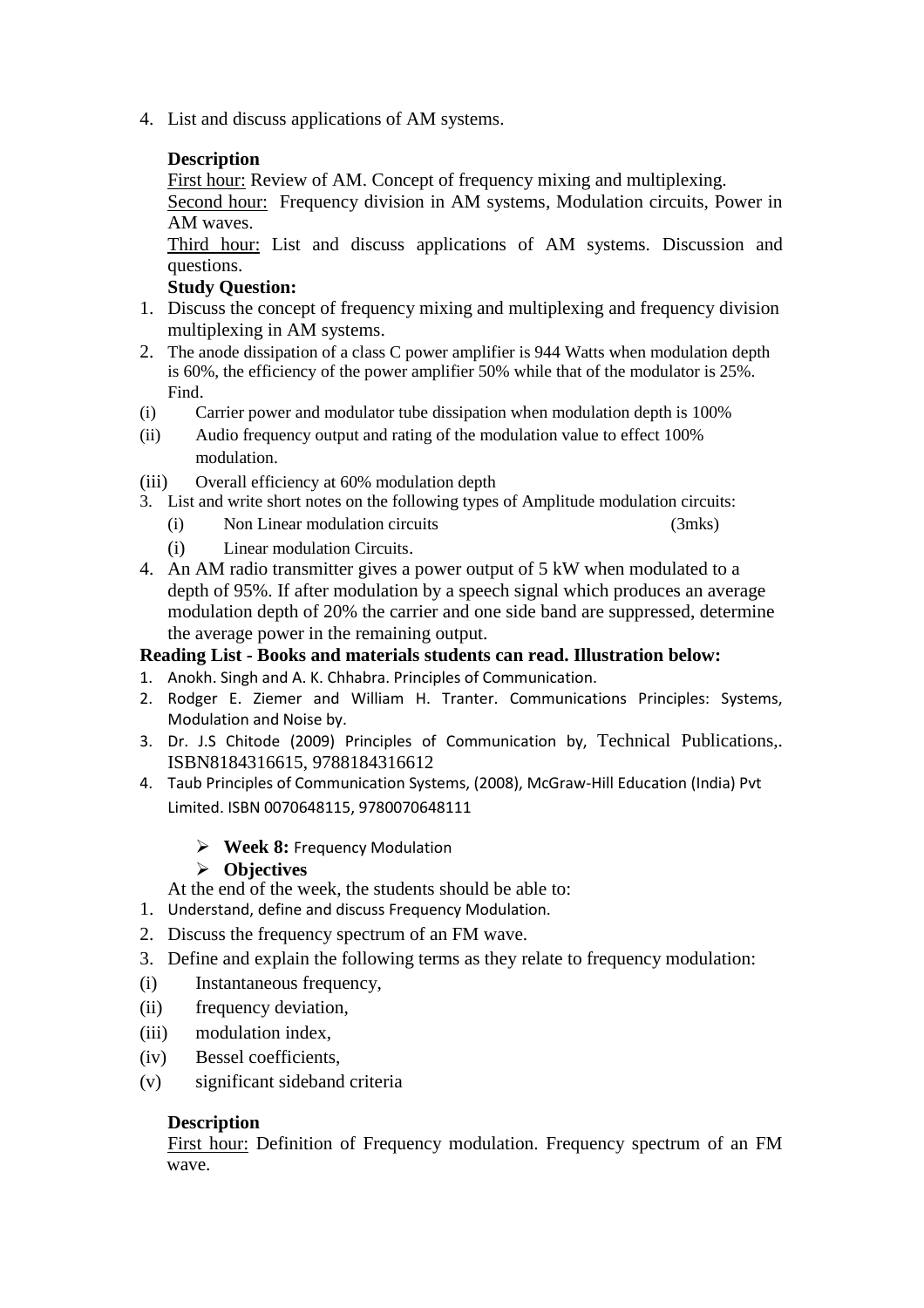Second hour: Instantaneous frequency, frequency deviation, modulation index, Bessel coefficients.

Third hour: Significant sideband criteria, Discussion and questions.

# **Study Question:**

- 1. With the aid of relevant diagrams, discuss the concept of Frequency modulation.
- 2. Derive the equation of the modulated FM wave  $(e_{mod})$  when

Modulating signal  $(e_m) = E_m \cos w_m t$  and Carrier signal  $(e_c) = E_c Sin(w_c t + \theta)$ 

Note that  $\theta$  = initial phase angle?

3. An FM wave is represented by the voltage equation

 $e_{mod=10\,sin(10\,X\,10^6t+8Sin\,3X10^4t)}$ 

Calculate:

- (i) The modulating frequency
- (ii) The Carrier frequency
- (iii) The modulating index
- (iv) The frequency deviation.
- 4. In sufficient details, discuss the frequency spectrum of an FM wave.
- 5. The frequency deviation produced on a 100MHz carrier by a 5000Hz signal is 50kHz. Determine the angle of phase advance and retardation by this signal and also frequency deviation that would be produced by a signal of equal magnitude out of frequency 100Hz.

# **Reading List - Books and materials students can read. Illustration below:**

- 1. Anokh. Singh and A. K. Chhabra. Principles of Communication.
- 2. Rodger E. Ziemer and William H. Tranter. Communications Principles: Systems, Modulation and Noise by.
- 3. Dr. J.S Chitode (2009) Principles of Communication by, Technical Publications,. ISBN8184316615, 9788184316612
- 4. Taub Principles of Communication Systems, (2008), McGraw-Hill Education (India) Pvt Limited. ISBN 0070648115, 9780070648111
	- **Week 9:** Frequency Modulation/Demodulation

# **Objectives**

- At the end of the week, the students should be able to:
- 1. Understand, define and discuss Bandwidth of a sinusoidally modulated FM signal.
- 2. Understand and discuss the power of an FM signal.
- 3. Understand and discuss direct and indirect FM generation.
- 4. Understand and discuss various methods of FM demodulation
- 5. Understand and discuss the following terms as they relate to FM:
	- (i) discriminator,
	- (ii) phase-lock loop,
	- (iii) limiter,
	- (iv) pre-emphasis and de-emphasis,
	- (v) Stereophonic FM broadcasting
- 6. What is demodulation?
- 7. State the importance of the time constant CR in envelope detection of an AM wave.
- 8. Draw the circuit arrangement of a practical Linear diode detector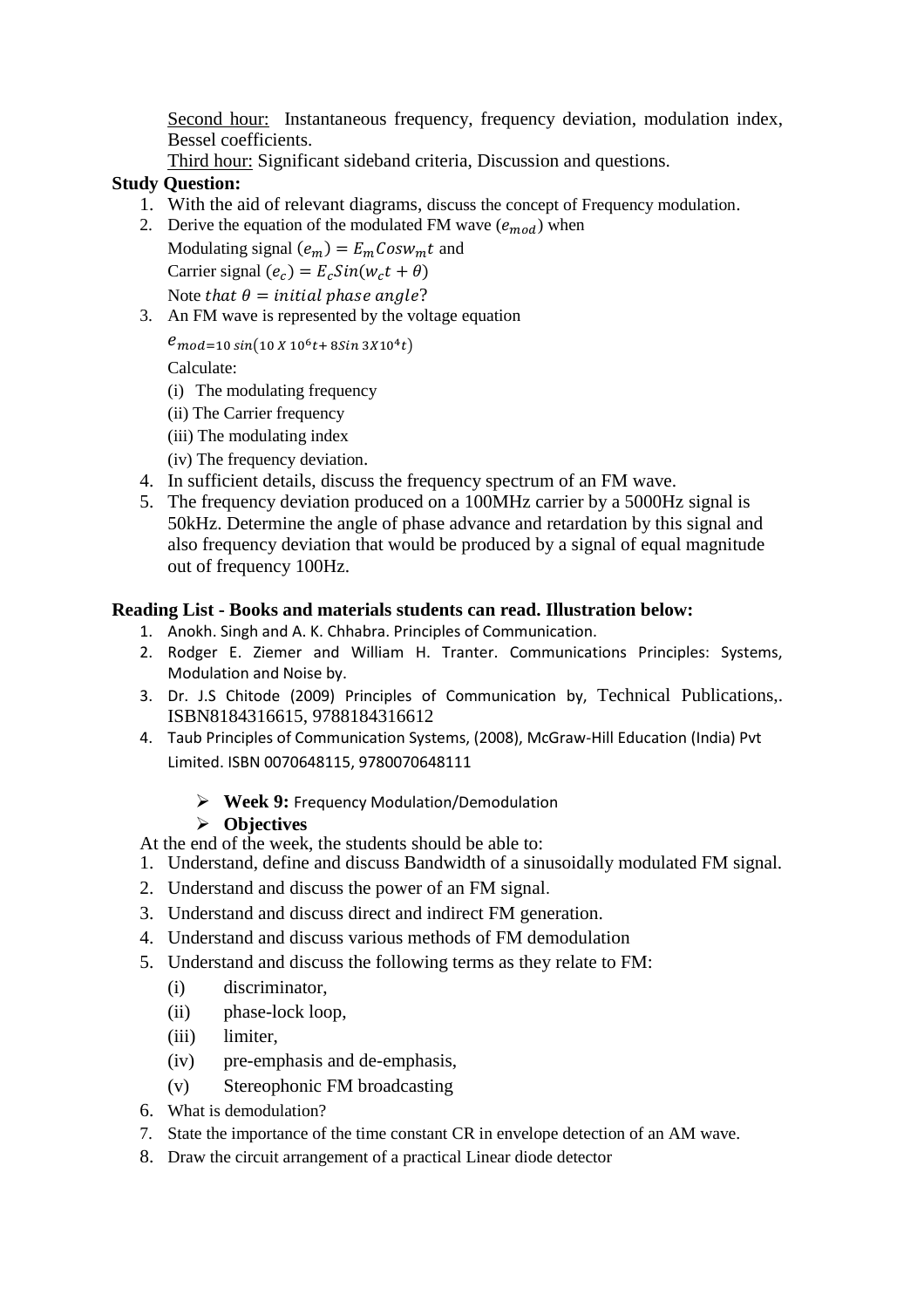# **Description**

First hour: Bandwidth of a sinusoidally modulated FM signal, power of an FM signal, direct and indirect FM generation.

Second hour: Various methods of FM demodulation, discriminator, phase-lock loop, limiter, pre-emphasis and de-emphasis.

Third hour: Stereophonic FM broadcasting, Discussion and Questions.

# **Study Question:**

- 1. Insufficient detail, define and discuss the bandwidth of a sinusoidally modulated FM signal.
- 2. What is the power of an FM signal?
- 3. What do you understand by the term direct and indirect FM generation? How are they done?
- 4. Discuss various methods of FM demodulation
- 5. Write short notes on the following terms as they relate to FM:
- (i) discriminator,
- (ii) phase-lock loop,
- (iii) limiter,
- (iv) pre-emphasis and de-emphasis,
- (v) Stereophonic FM broadcasting.
- 6. Write short notes on the following terms as it relates to Frequency modulation
	- (i) Varactor Diode modulation
	- (ii) Narrow and Wide band FM
- 7. A 100 MHZ carrier wave has a peak voltage of 5volts. The carrier is frequency modulated (FM) by a sinusoidal modulating signal or wave form of frequency 2khz such that the frequency deviation is 75khz. The modulated wave form passes through zero and is increasing at t=0. Determine the expression for the modulated carrier wave form.

# **Reading List - Books and materials students can read. Illustration below:**

- 1. Anokh. Singh and A. K. Chhabra. Principles of Communication.
- 2. Rodger E. Ziemer and William H. Tranter. Communications Principles: Systems, Modulation and Noise by.
- 3. Dr. J.S Chitode (2009) Principles of Communication by, Technical Publications,. ISBN8184316615, 9788184316612
- 4. Taub Principles of Communication Systems, (2008), McGraw-Hill Education (India) Pvt Limited. ISBN 0070648115, 97800706481113

# **Week 10:** Noise

# **Objectives**

At the end of the week, the students should be able to:

- 1. Understand and discuss noise waveforms and their characteristics.
- 2. Understand, define and discuss Thermal noise, shot noise, noise figure and noise temperature.
- 3. Discuss noise in cascade networks
- 4. Describe experimental determination of noise figure.
- 5. List the effects of noise on AM and FM systems.

# **Description**

First hour: Noise waveforms and characteristics. Thermal noise, shot noise, noise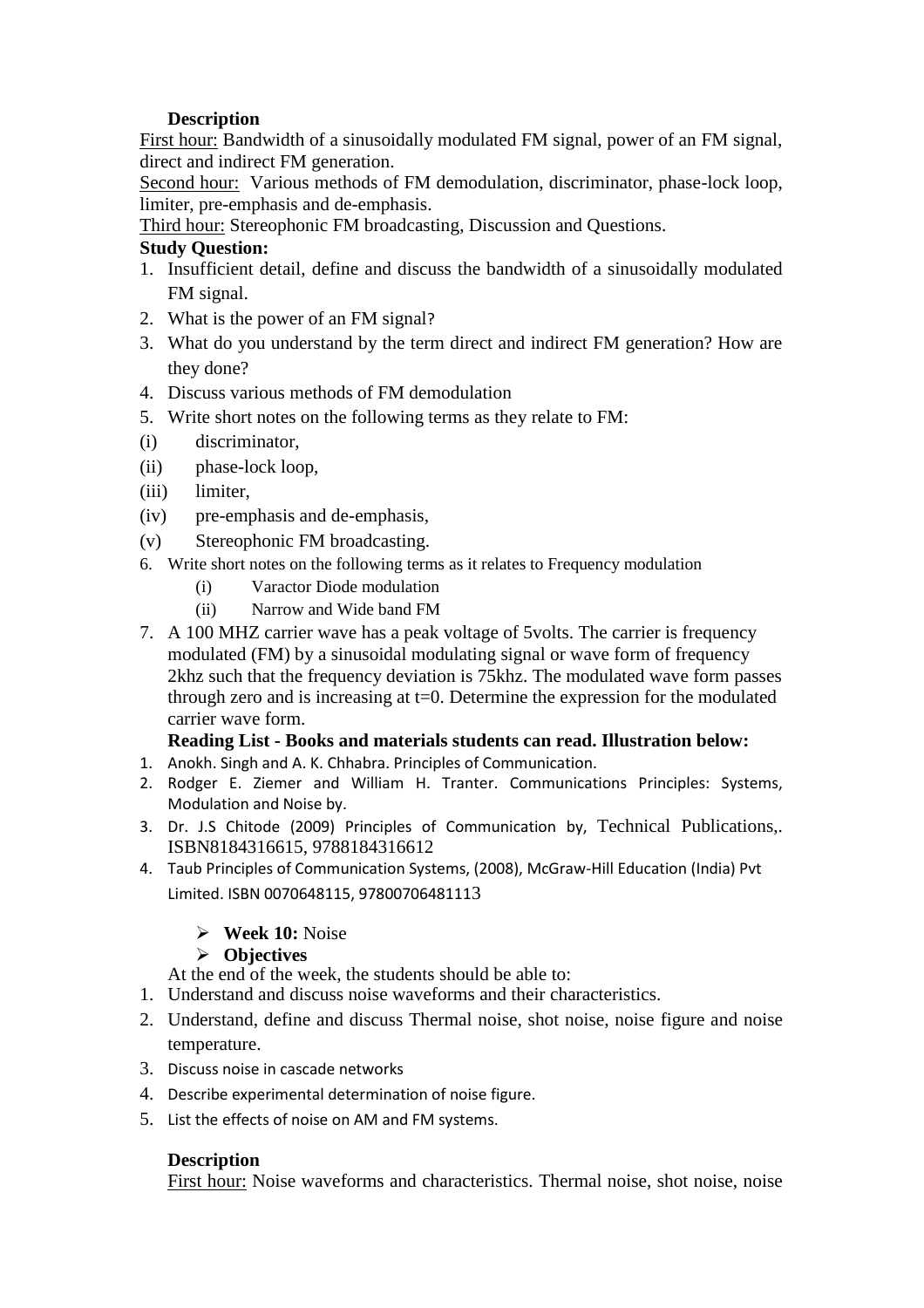figure and noise temperature.

Second hour: Cascade network, experimental determination of noise figure. Third hour: Effects of noise on AM and FM systems.

# **Study Question:**

- 1. What is noise?
- 2. In sufficient detail, discuss noise waveforms and their characteristics.
- 3. Write short notes on the following:
	- (i) Thermal noise,
	- (ii) Shot noise,
	- (iii) Noise figure
	- (iv) Noise temperature.
- 4. Discuss the concept of noise in cascade networks
- 5. Describe experimental process of determining noise figure.
- 6. List the effects of noise on AM and FM systems.
- 7. An FM wave is represented by the voltage equation

 $e_{mod=10\,sin(10\,X\,10^6t+8Sin\,3X10^4t)}$ 

Calculate:

- (j) The modulating frequency
- (ii) The Carrier frequency
- (iii) The modulating index
- (iv) The frequency deviation
- 8. The power dissipated in an 8 ohm load.
- 9. Discuss the concept of signal to noise ratio and noise figure in Communication systems.
- 10. What is noise in electrical term? Extra Terrestrial noise or otherwise call space noise comprises of solar noise and comic noise. Explain each of these noises.
- 11. An amplifier operating over the frequency range from 18 to 20 MHZ has  $10k\Omega$ input resistor. Calculate the rms Voltage to this amplifier if the ambient temperature is  $27^{\circ}$ C. Given that Vn is directly proportional to the square root of 4RTB, and K=  $1.38 \times 10^{-23}$  Joule deg<sup>-1</sup>.k<sup>-1</sup>.

# **Reading List - Books and materials students can read. Illustration below:**

- 1. Anokh. Singh and A. K. Chhabra. Principles of Communication.
- 2. Rodger E. Ziemer and William H. Tranter. Communications Principles: Systems, Modulation and Noise by.
- 3. Dr. J.S Chitode (2009) Principles of Communication by, Technical Publications,. ISBN8184316615, 9788184316612
- 4. Taub Principles of Communication Systems, (2008), McGraw-Hill Education (India) Pvt Limited. ISBN 0070648115, 9780070648111

# **Week 11:** AM Receiver

# **Objectives**

At the end of the week, the students should be able to:

- 1. Understand, draw the block diagram and discuss the principle of operation of a superheterodyne AM radio receiver.
- 2. Understand and discuss the following terms as they relate to AM receivers:
	- (i) AM broadcast mixer,
	- (ii) local oscillator design,
	- (iii) intermodulation interference,
	- (iv) adjacent channel interference,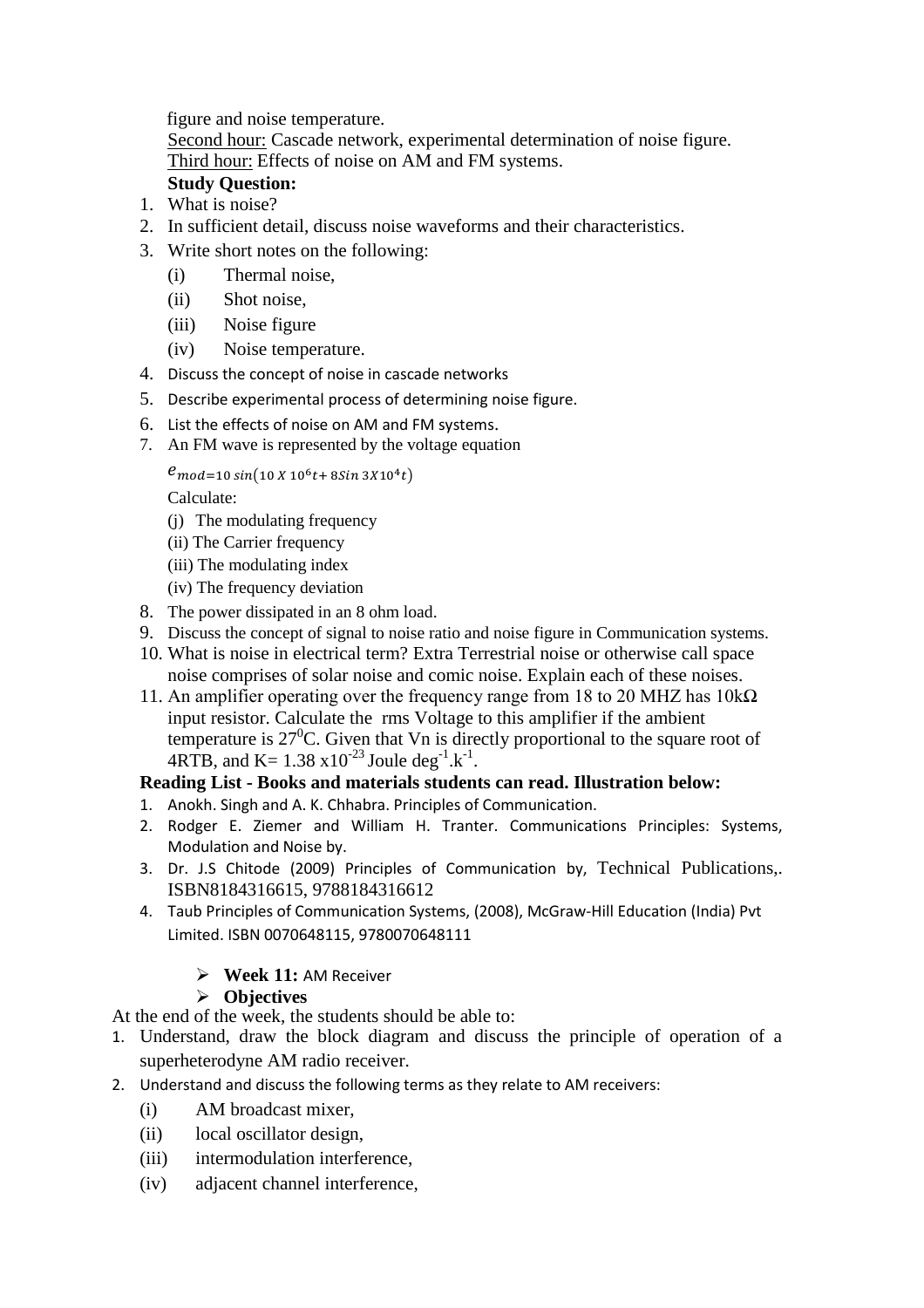- (v) ganging,
- (vi) tracking error,
- (vii) intermediate frequency,
- (viii) automatic gain control (AGC),
- (ix) delay AGC,
- (x) diode detector,
- (xi) volume control

# **Description**

First hour: Block diagram of a superheterodyne AM radio receiver, AM broadcast mixer, local oscillator design, intermodulation interference,

Second hour: adjacent channel interference, ganging, tracking error, intermediate frequency, automatic gain control (AGC).

Third hour: delay AGC, diode detector, volume control. Discussion and Questions.

# **Study Question:**

- 1. With the aid of a block diagram, briefly discuss the principle of operation of a Superheterodyne AM receiver.
- 2. Write a short note on the main function of a radio receiver.
- 3. What do you understand by double spotting on radio receiver?
- 4. State two advantages of RF amplifier.
- 5. What is a frequency mixer as it relates to Receivers?
- 6. Briefly discuss the terms selectivity and sensitivity of a heterodyne receiver.
- 7. Draw the block diagram of a super heterodyne receiver and explain the function of each block.
- 8. What factors govern the choice of intermediate frequency?

# 8. **Reading List - Books and materials students can read. Illustration below:**

- 1. Anokh. Singh and A. K. Chhabra. Principles of Communication.
- 2. Rodger E. Ziemer and William H. Tranter. Communications Principles: Systems, Modulation and Noise by.
- 3. Dr. J.S Chitode (2009) Principles of Communication by, Technical Publications,. ISBN8184316615, 9788184316612
- 4. Taub Principles of Communication Systems, (2008), McGraw-Hill Education (India) Pvt Limited. ISBN 0070648115, 9780070648111

# **Week 12:** FM Radio Receivers

# **Objectives**

At the end of the week, the students should be able to:

- 1. Understand the basic concept of FM radio receivers and describe the principle involved.
- 2. Describe FM broadcast band and their specifications.
- 3. Draw the block diagram of an FM radio receiver and discuss the functions of each block.
- 4. Describe the principle of operation of FM Mono and Stereo receivers.
- 5. Understand and discuss the following terms as it relates to FM receivers:
	- (i) Image frequency
	- (ii) limiter and ratio detectors,
	- (iii) automatic frequency control,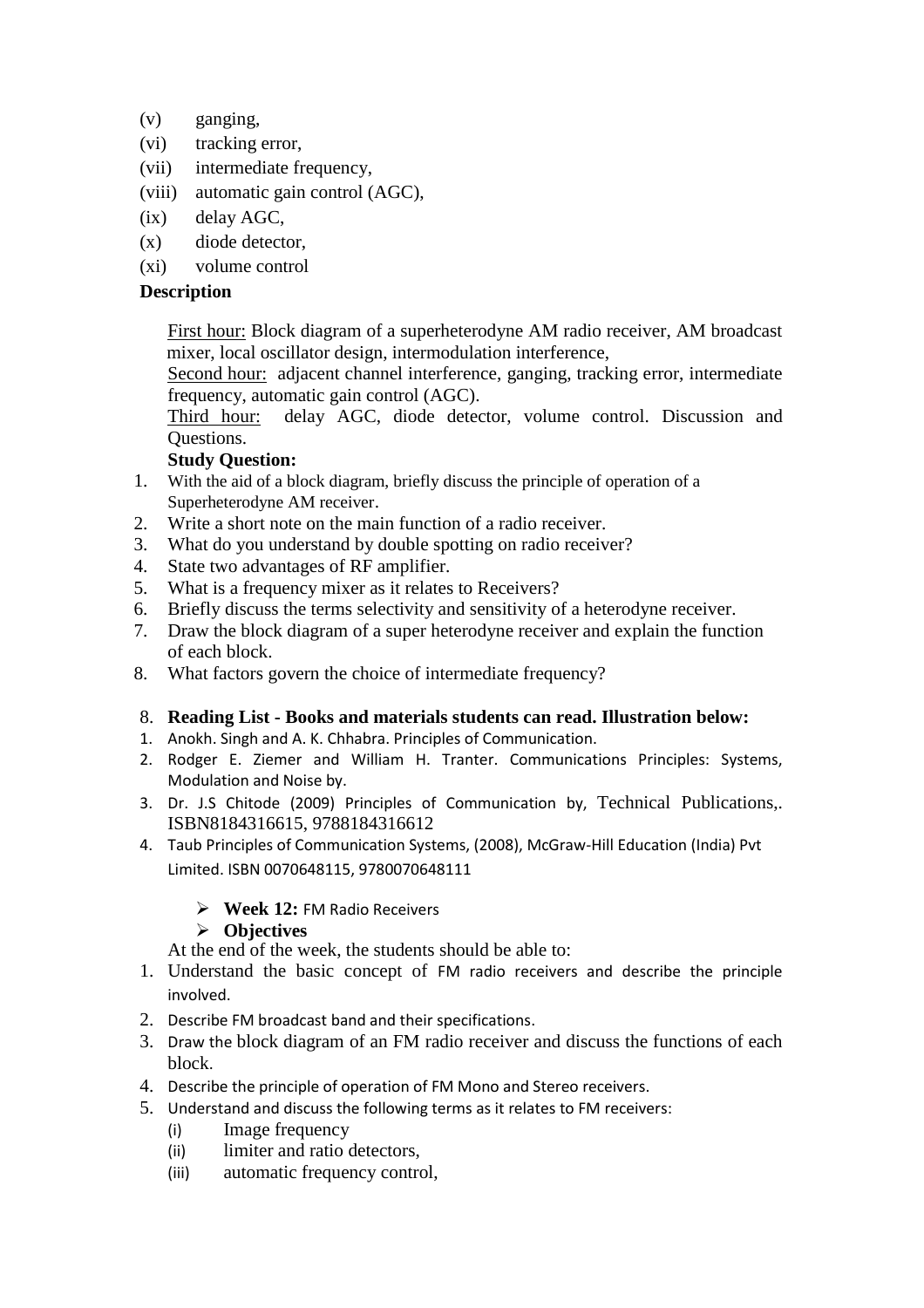(iv) squelch circuit.

# **Description**

First hour: FM broadcast band and specification, Image frequency, block diagram of an FM radio receiver.

Second hour: limiter and ratio detectors, automatic frequency control, squelch circuit,.

Third hour: FM mono and FM stereo receivers. Discussion and Questions.

# **Study Question:**

- 1. Discuss the basic concept of FM radio receivers and describe the principle involved.
- 2. Describe FM broadcast band and their specifications.
- 3. Draw the block diagram of an FM radio receiver and discuss the functions of each block.
- 4. Describe the principle of operation of FM Mono and Stereo receivers.
- 5. Discuss the following terms as it relates to FM receivers:
	- (v) Image frequency
	- (vi) limiter and ratio detectors,
	- (vii) automatic frequency control,
	- (viii) squelch circuit..

# **Reading List - Books and materials students can read. Illustration below:**

- 1. Anokh. Singh and A. K. Chhabra. Principles of Communication.
- 2. Rodger E. Ziemer and William H. Tranter. Communications Principles: Systems, Modulation and Noise by.
- 3. Dr. J.S Chitode (2009) Principles of Communication by, Technical Publications,. ISBN8184316615, 9788184316612
- 4. Taub Principles of Communication Systems, (2008), McGraw-Hill Education (India) Pvt Limited. ISBN 0070648115, 9780070648111
	- **Week 13:** AM and TV broadcast band and specification

# **Objectives**

At the end of the week, the students should be able to:

- 1. Understand and discuss AM and TV broadcast band and specification.
- 2. Discuss TV signal format.
- 3. Understand and discuss transmitter and receiver block diagrams of black and white TV and colour TV.

# **Description**

First hour: AM and TV broadcast band and specification. TV signal format Second hour: transmitter and receiver block diagrams of black and white TV. Third hour: transmitter and receiver block diagrams of Colour TV Discussion and Questions.

- 9. **Study Question:**
- 1. In sufficient detail, discuss AM and TV broadcast band specifications.
- 2. What is scanning?
- 3. With the aid appropriate diagrams, Illustrate the principle of scanning in a television.
- 4. Draw and label the block diagram of a black and white Television.
- 5. Draw and label the block diagram of a colour television.
- 6. What are the communication principles that are applied in television broadcasting?
- 7. In a tabular form differentiate between Mono and stereo frequency?
- 8. In sufficient details, discuss the TV signal format.